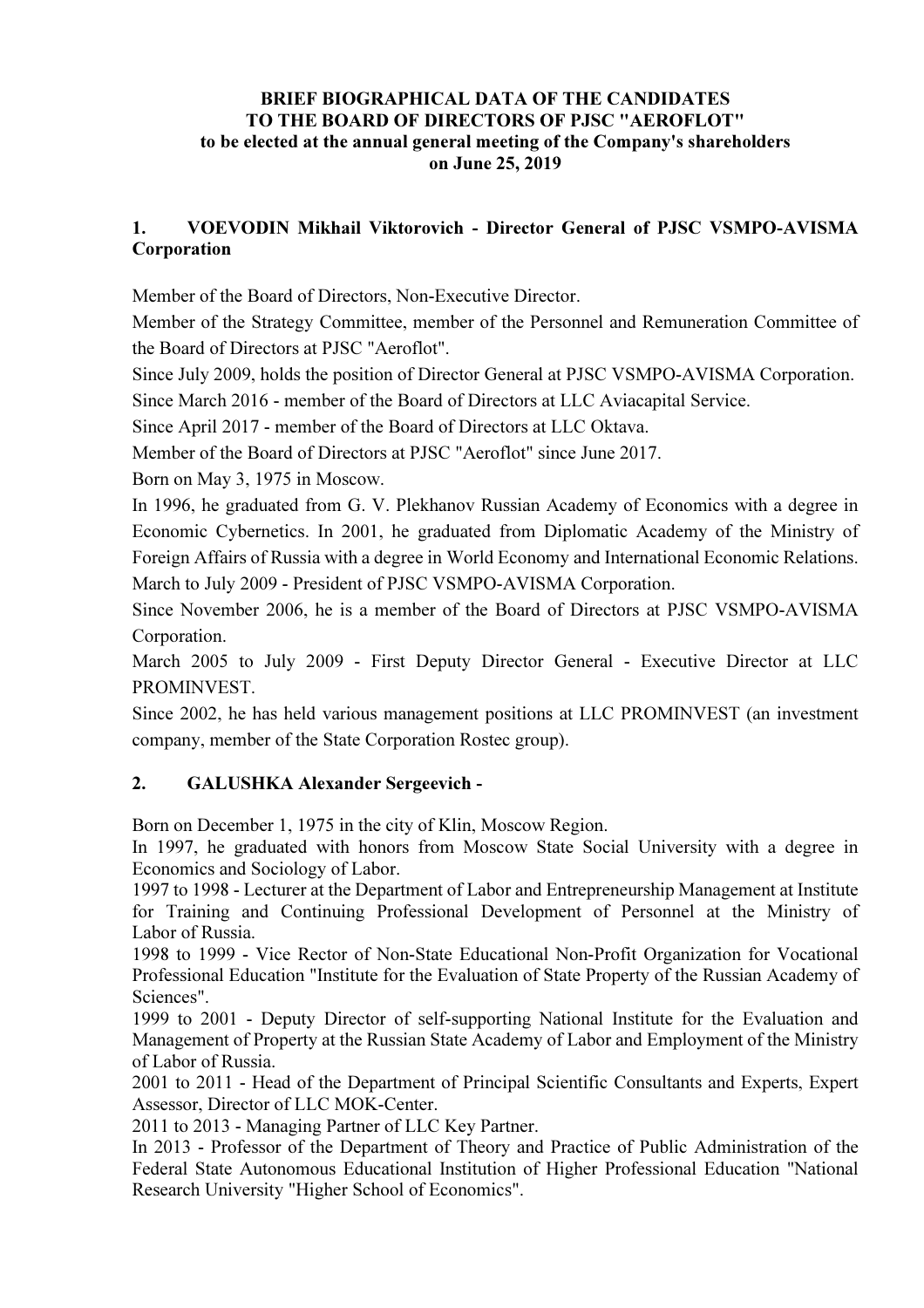2013 to 2018 - Minister of the Russian Federation for the Development of the Far East.

Awarded the Order of Honor, First-Class Medal of P.A. Stolypin; in 2013, he was awarded the Gratitude of the President of the Russian Federation; he has gratitudes from the Government of the Russian Federation, and other departmental awards.

### 3. DITRIKH Evgeny Ivanovich - Chairman of the Board of Directors, Minister of Transport of the Russian Federation, Acting State Counselor of the Russian Federation, Class 1

Chairman of the Board of Directors, Non-Executive Director.

He is Member of the Board of Directors at PJSC "Aeroflot" since 2018.

Born on September 8, 1973 in the city of Mytischi, Moscow Region.

In 1996, he graduated from Moscow Engineering and Physics Institute with a degree in Applied Mathematics, and in 1999, from Higher School of Privatization, with a degree in Jurisprudence.

1995-1998 - Counselor, Deputy Head, Head of the Department of the State Committee of the Russian Federation on State Property Management of the Russian Federation;

1998-2004 - Head of Department, Deputy Head of the Department of Regulatory and Methodological Support at the Ministry of Property Relations of the Russian Federation;

2004-2004 - Deputy Director of the Department of the Ministry of Economic Development and Trade of the Russian Federation;

2005-2012 - Deputy Head of the Federal Road Agency;

2012-2015 - Deputy Director of the Department of Industry and Infrastructure of the Government of the Russian Federation;

2015-2015 - Head of the Federal Agency for Transport Supervision.

October 14, 2015 to May 18, 2018 - First Deputy Minister of Transport of the Russian Federation. Since May 18, 2018 - Minister of Transport of the Russian Federation.

He was awarded the Order of Honor, in 2017 - the Gratitude of the President of the Russian Federation, the Gratitude of the Government of the Russian Federation, the Badge of Honor Worker of Transport of Russia, and other departmental awards.

# 4. KAMENSKOY Igor Alexandrovich - Managing Director at LLC Renaissance Broker

Member of the Board of Directors, Independent Director.

Member of the Audit Committee, Member and Head of the Human Resources and Remuneration Committee, Member of the Strategy Committee of the Board of Directors at PJSC "Aeroflot" Since 2015, Managing Director of LLC Renaissance Broker.

He is a member of the Board of Directors at PJSC "Aeroflot" since 2014.

Born on January 25, 1968 in Kiev.

In 1993, he graduated from Moscow State Pedagogical Institute with a degree in Russian Language and Literature.

2014 to 2015 - Managing Partner at LLC Renaissance Capital - Financial Consultant.

2009 to 2014 - Chairman of the Board of Directors of LLC Renaissance Capital.

2002 to 2009 - Member of the Federation Council, Deputy Chairman of the Committee at the Council of the Federation of the Russian Federation.

2000 to 2002 - Advisor to the Chairman of the State Duma of the Russian Federation.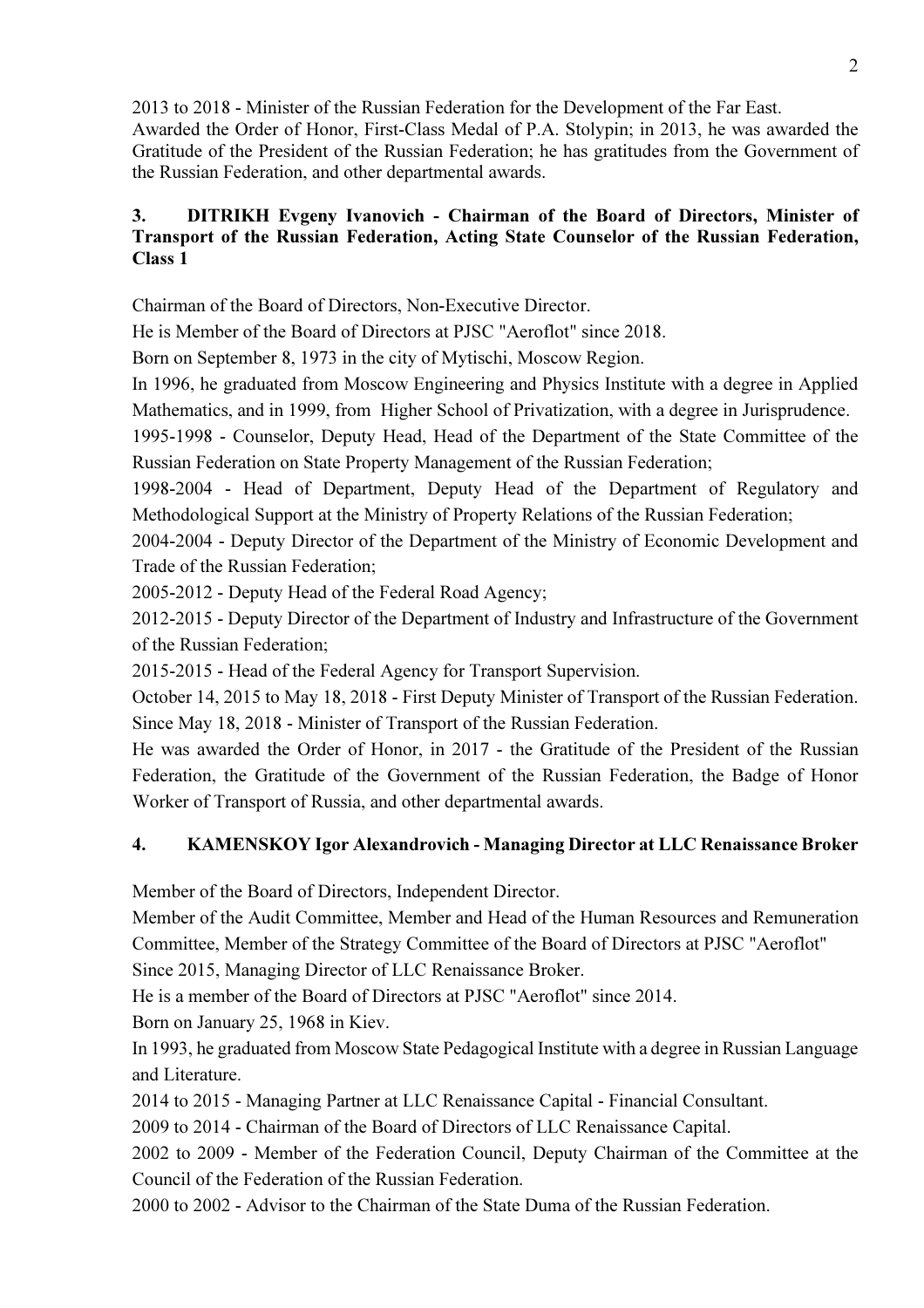In 1999 - Vice President at CJSC JSCB Rosbank.

1992 to 1998 - Vice President of LLP Soyuzkontrakt.

#### 5. LIKSUTOV Maksim Stanislavovich - Deputy Mayor of Moscow in the Government of Moscow, Head of the Department of Transport and Development of Road and Transport Infrastructure of Moscow

Born on June 19, 1976 in the town of Loksa, Estonian SSR.

Higher education, graduated from R.G. Plekhanov Russian Economic Academy in 2007 with a degree in Finance and Credit, and in 2012, he graduated from the International Law Institute with a degree in Organization Management. In 2016, he was trained in Autonomous Commercial Organization of Additional Professional Education Institute of International Standards of Accounting and Management under the program "Labor Protection in Organizations".

In 2009-2010, he worked as General Director of LLC "Aeroexpress".

From April 29, 2011, he worked as Adviser to Mayor of Moscow on issues of transport and the development of road and transport infrastructure in the city of Moscow.

From December 6, 2011, he worked as Head of the Department of Transport and Road Infrastructure Development in the city of Moscow.

From September 25, 2012, by the Decree of the Mayor of Moscow, he was appointed Deputy Mayor of Moscow in the Moscow Government, Head of the Department of Transport and Road Infrastructure Development in the City of Moscow.

In 2005-2008, he was Member of the Board of Directors of LLC "TransGroup".

He has the following awards and acknowledgements: 2013: Honored Worker of Transport of the Russian Federation, 2016: Acknowledgement from the Chairman of the State Duma of the Russian Federation, 2017: Order of Friendship, 2018: Certificate of Appreciation of the President of the Russian Federation, 2018: Certificate of Appreciation of the Federal Treasury.

### 6. PAKHOMOV Roman Viktorovich - Director General of LLC Aviacapital Service"

Member of the Board of Directors, Non-Executive Director.

Member and Head of the Strategy Committee, Member of the Audit Committee of the Board of Directors at PJSC "Aeroflot".

Since November 2010 - Director General of LLC Aviacapital Service.

He was a member of the Board of Directors at PJSC "Aeroflot" from 2013 to 2017. In 2018, he was re-elected to the Board of Directors of PJSC "Aeroflot".

Born on March 4, 1971 in Havana, Republic of Cuba.

He graduated from Admiral S.О. Makarov State Marine Academy, holds the MBA qualification from Graduate School of International Business of the Russian Academy of National Economy and the State Service under the President of the Russian Federation with a degree in Financial Management, Banking Management, and the MBA diploma from Kingston University (UK) with a degree in International Management.

2010 - Consultant to Deputy Director General of the State Corporation for the Promotion of the Development, Production and Export of High-Tech Industrial Products "Rostec".

2009 to 2010 - Director General, Advisor to Director General of Federal State Unitary Enterprise "State Transport Company "Russia".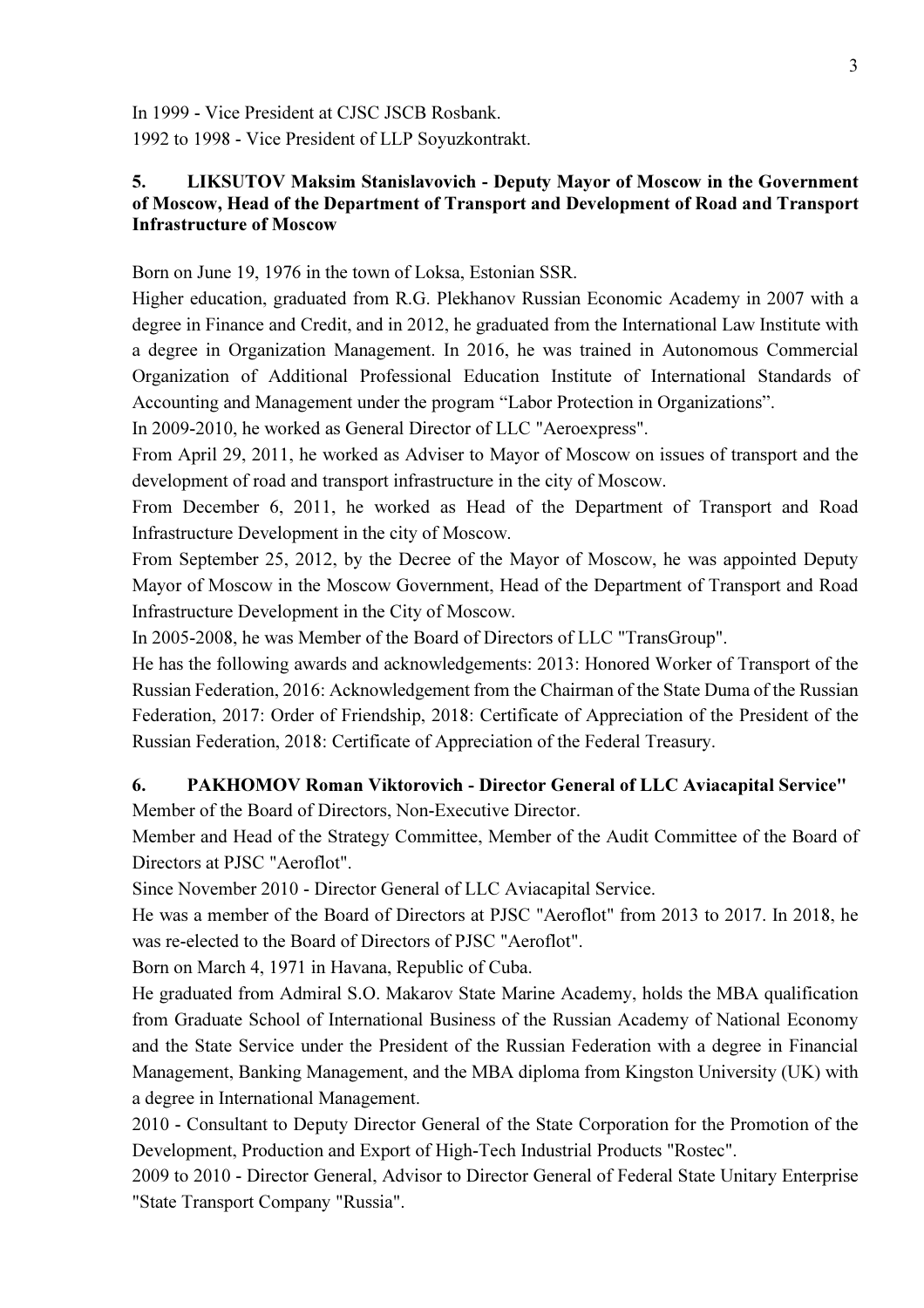2008 to 2009 - Executive Director of OJSC Atlant-Soyuz Aviation Company.

2004 to 2008 - at various times, he held the positions of Vice President, First Deputy Director General, Director General of LLC VIM Avia Airlines.

2001 to 2004 - Director General of the investment company LLC Center-Capital.

1999 to 2001 - Head of the Internal Control Service at OJSC Maritime Joint-Stock Bank.

From late 1998 to 1999 - Deputy Head of Credit and Securities Services at OJSC Novorossiysk Shipping Company.

1998 - Chief Specialist of the Department of Organizational Business Support in the Directorate for the Development of Regional Divisions of Corporate Business and Organizational Support of OJSC Joint Stock Bank Inkombank.

He began his career in Northern Shipping Company.

# 7. PESKOV Dmitry Nikolaevich — Director, Young Professionals, Autonomous Non-Commercial Organization Agency for Strategic Initiatives to Promote New Projects

Member of the Board of Directors, Non-Executive Director.

Member of the Strategy Committee of the Board of Directors of PJSC "Aeroflot".

By Decree No. 413 of the President of the Russian Federation dated July 10, 2018, D.N. Peskov was appointed as Special Representative of the President of the Russian Federation on Digital and Technological Development.

Since 2011, Director, Young Professionals, Agency for Strategic Initiatives.

He is Member of the Board of Directors of PJSC "Aeroflot" since 2014.

Born on December 26, 1975 in Voronezh.

In 1998, he graduated from the Voronezh State University. In 1999, he completed the Master's programme of the Department of Political Sciences of Moscow School of Social and Economic Sciences and UM-Manchester (University of Manchester).

He is a Member of the Expert Council under the Government of the Russian Federation, Member of the Board of Directors of OJSC "RVK".

Since 2009, he is Head of the Strategic Development Department of the All-Russian Exhibition Center.

Since 2000, he worked at MGIMO (Moscow State Institute of International Relations) of the Ministry of Foreign Affairs of Russia, where he led the development of the university development strategy, Center for Internet Policy, and establishment of the Russian Association of International Studies. His last position is Deputy Vice-Rector for Research, Director of Innovation.

# 8. POLUBOYARINOV Mikhail Igorevich - First Deputy Chairman of VEB.RF - Member of the Board

Member of the Board of Directors, Non-Executive Director.

Since 2009 - Director of the Infrastructure Department of Vnesheconombank, Deputy Chairman of Vnesheconombank, First Deputy Chairman of Vnesheconombank.

He is Member of the Board of Directors at PJSC "Aeroflot" since 2017.

Born on April 2, 1966 in Moscow.

In 1988 he graduated from Moscow Financial Institute with a degree in Finance and Credit. In 1998, after graduating from the graduate school of G.V. Plekhanov Academy of National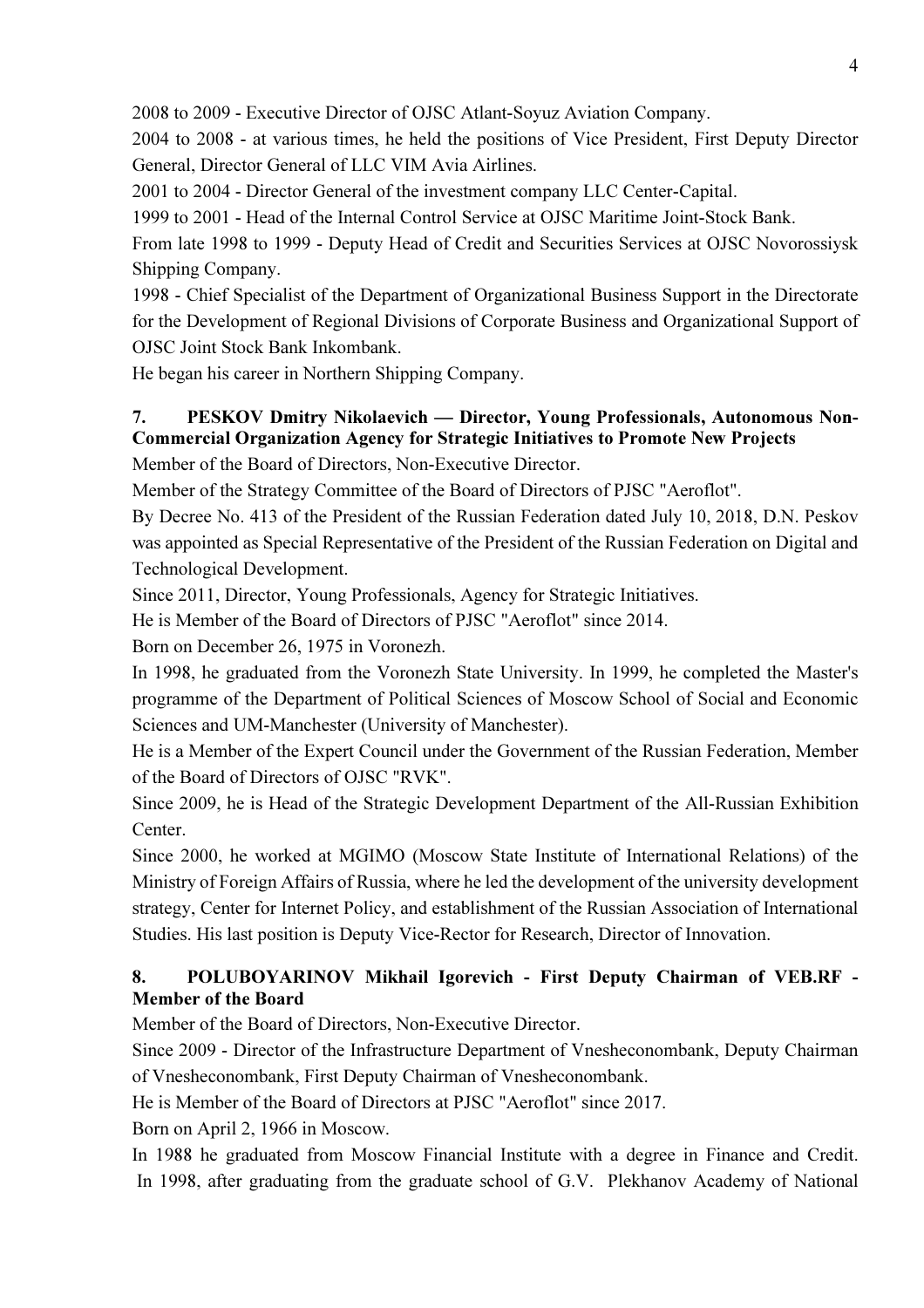Economy, he was awarded the qualification of Candidate of Economic Sciences with a degree in Finance, Money Circulation and Credit.

At the present time, he is Member of the Boards of Directors at CJSC Leader, PJSC Rostelecom, Member of the Supervisory Board at JSC DOM.RF.

2000 to 2009 - Chief Accountant, Deputy Director General at PJSC "Aeroflot".

1990 to 1999 - Chief Accountant, Financial Director at "Auto Import" International Economic Company.

Awarded the title of Honored Economist of Russia, diploma of the Ministry of Transport of the Russian Federation. For his great contribution to the preparation and holding of the XXII Olympic Winter Games and the XI Paralympic Winter Games in Sochi 2014, he was awarded the Order of Honor.

## 9. SAVELIEV Vitaly Gennadyevich - Director General of PJSC "Aeroflot"

Member of the Board of Directors, Chairman of the Board, Director General, Executive Director. Since 2009, he holds the position of Director General of PJSC "Aeroflot".

He is Member of the Board of Directors of PJSC "Aeroflot" since 2009.

Born on January 18, 1954.

In 1977, he graduated from Leningrad Polytechnic Institute (SPbPU), in 1986 - Leningrad Engineering and Economic Institute (SPbSUEE).

Candidate of Economic Sciences.

Since 1977, he worked on the construction of Sayano-Shushenskaya HPP, at the career positions from an engineer to the chief designer of one of the associations of KrasnoyarskGESstroy.

Since 1984 - Deputy Manager at All-Union Trust Sevzapmetallurgmontazh.

Since 1987 - Deputy Head of the Central Board of Glavleningradstroy.

Since 1989 - President of the Russian-American Joint Venture "DialogInvest."

Since 1993 - Chairman of the Board at Bank Russia.

Since 1995 - Chairman of the Board at Bank MENATEP St. Petersburg.

Since 2001 - Deputy Chairman of the Board at OJSC Gazprom.

Since 2004 - Deputy Minister of Economic Development and Trade of the Russian Federation.

Since 2007 - First Vice-President of JSFC "Sistema".

Since 2009 - holds the current position.

He was awarded the Order for Services to the Fatherland, 4th class, the Order of Alexander Nevsky, the Order of Honor, the Order of Friendship, has the Gratitude of the President of the Russian Federation, medals, departmental awards.

# 10. SIDOROV Vasily Vasilyevich - venture investor, Director General of LLC ARIDA

Member of the Board of Directors at PJSC "Aeroflot", Independent Director. Winner of the Director of the Year Award (АНД-РСПП-PWC) 2016 in the Independent Director nomination. Member and Head of the Audit Committee, Member of the Human Resources and Remuneration Committee, Member of the Strategy Committee at the Board of Directors of PJSC "Aeroflot". Since November 2012, he holds the position of Director General of LLC ARIDA. He is Member of the Board of Directors of PJSC "Aeroflot" since 2013.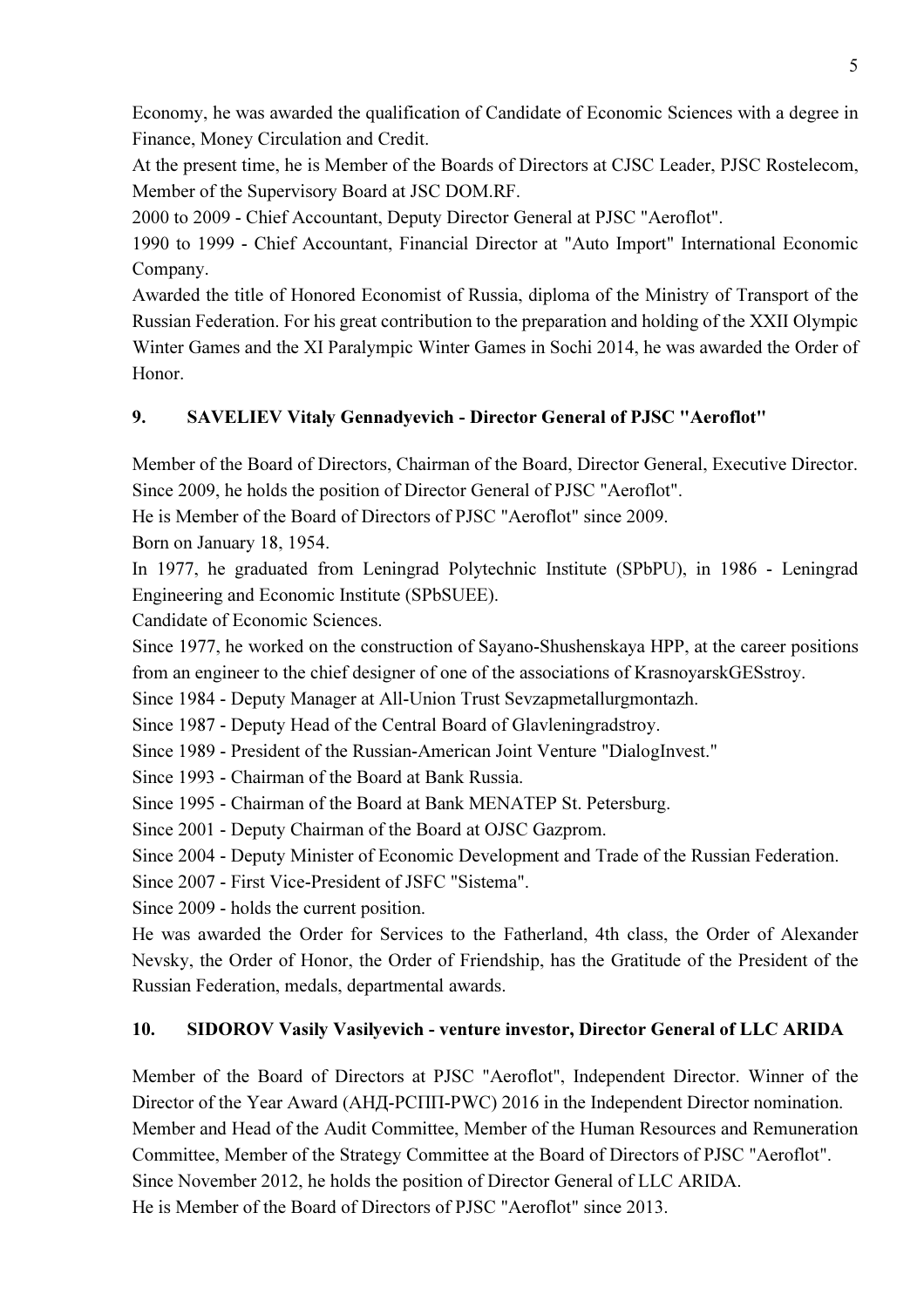Born on February 2, 1971 in Athens, Greece.

In 1993, he graduated from MGIMO (University) of the Ministry of Foreign Affairs of Russia with a degree in International Public Law and Wharton School of Business at the University of Pennsylvania with a degree in Finance.

- 2012 to 2018 Member of the Board of Directors of OJSC Russian Railways.
- 2010 to 2017 Managing Partner of Euroatlantic Investments Ltd.
- 2006 to 2010 co-owner of Telecom-Express group.
- 2003 to 2006 President of OJSC MTS.
- 2000 to 2003 First Vice-President of CJSC Sistema Telecom.
- 1997 to 2000 Deputy Director General of OJSC Svyazinvest.

### 11. SLYUSAR Yury Borisovich - President of PJSC United Aircraft Building Corporation

Member of the Board of Directors, Non-Executive Director.

Member of the Strategy Committee of the Board of Directors at PJSC "Aeroflot".

Since January 2015, President of PJSC United Aircraft Building Corporation.

He is Member of the Board of Directors at PJSC "Aeroflot" since 2015.

Born on July 20, 1974 in Rostov-on-Don.

In 1996, he graduated from M.V. Lomonosov Moscow State University, lawyer. In 2003, he graduated from the graduate school of Academy of National Economy under the Government of the Russian Federation, Candidate of Economic Sciences.

In 2012, he was appointed Deputy Minister of Industry and Trade of the Russian Federation.

In 2010 - Director of the Aviation Industry Department of the Ministry of Industry and Trade of Russia.

In 2009, he was appointed Assistant Minister of Industry and Trade of the Russian Federation. Since 2003 - Commercial Director of OJSC ROSTVERTOL, Rostov-on-Don.

Until 2003, he worked in commercial structures.

### 12. SOKOLOV Maksim Yuryevich - Director General, Chairman of the Management Board and Member of the Board of Directors at LSR Group

Member of the Board of Directors, Non-Executive Director.

Member of the Strategy Committee of the Board of Directors at PJSC "Aeroflot".

Member of the Board of Directors at PJSC "Aeroflot" since 2018.

Born on September 29, 1968 in Leningrad.

In 1991, he graduated from the Faculty of Economics of St. Petersburg State University with a degree in Political Economy.

Candidate of Economic Sciences. 1991 to 1993 - Lecturer at the Faculty of Economics, St. Petersburg State University. 1992 to 1993 - Commercial Agent of CJSC Frezi Grant. 1993 to 1999 - Director General of CJSC Rossi. 1999 to 2004 - Director General of LLC Corporation S. 2004 to 2009 - Chairman of the Committee on Investments and Strategic Projects at the Government of